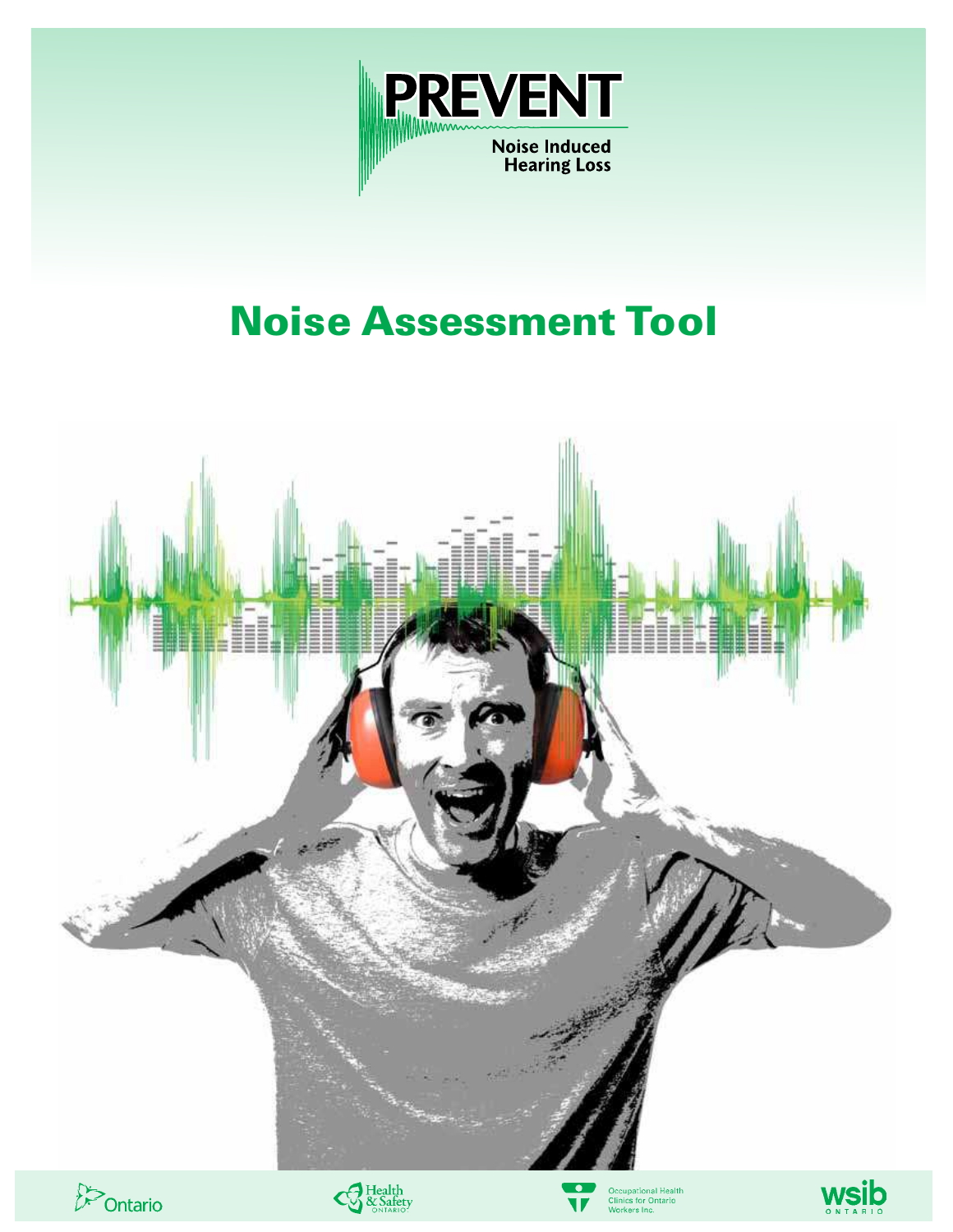This document is intended to assist in the understanding of practical methods that can be used to minimize the causes of noise and prevent sound transfer in the workplace. It is a resource intended to be used in conjunction with other processes when planning the implementation of corrective action.

The contents are organized to complement the Noise Assessment Procedures & Resource Materials document and to facilitate in implementing a participatory risk management and control processes. This approach is recommended by the European Union SOBANE process based on the recommendations of a team headed by Jacque Malchaire of the Occupational Hygiene and Work Physiology Unit, Université catholique de Louvain, Brussels, Belgium. This document utilizes many images from, or based on, images used by J. Malchaire's group to explain the SOBANE Process as well as many images based on images from resources of The Swedish Work Environment Fund both of which are in the public domain.

The material contained in this manual is for information and reference purposes only and not intended as legal or professional advice. The adoption of the practices described in this manual may not meet the needs, requirements, or obligations of individual workplaces.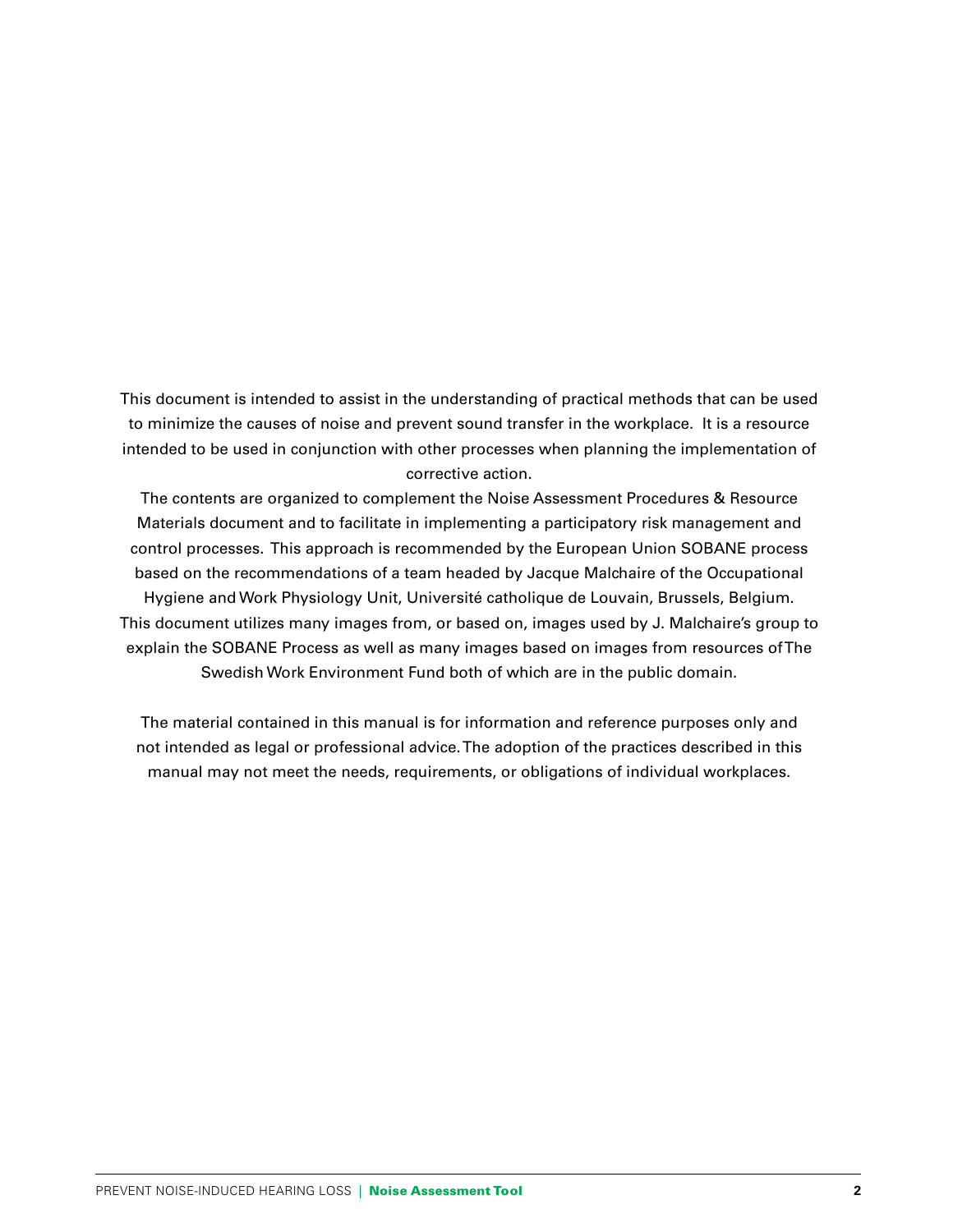

# **Noise Assessment Tool**

# **Contents**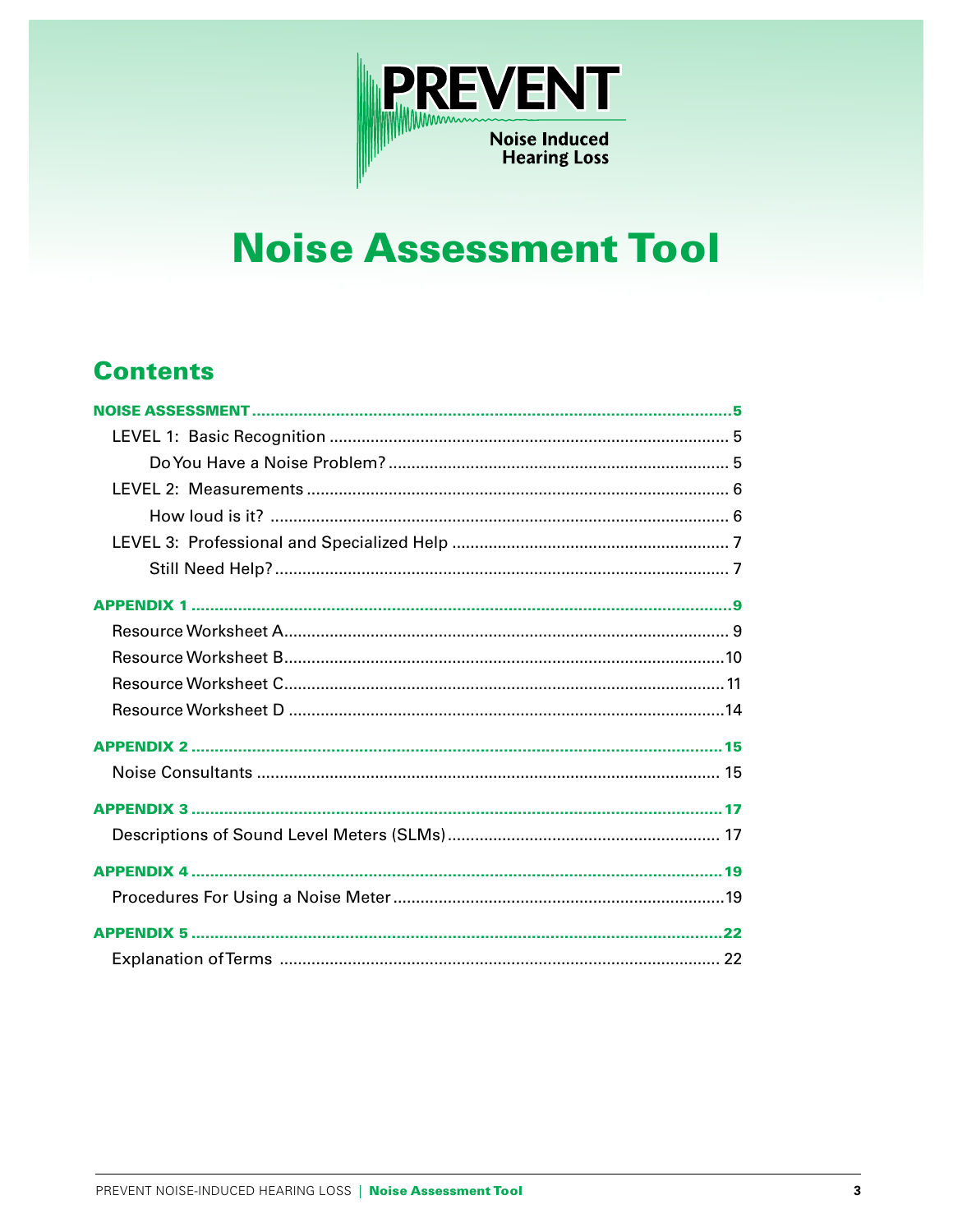

# **1. Noise Assessment**

- LEVEL 1: Basic Recognition
- LEVEL 2: Measurements
- LEVEL 3: Professional and Specialized Help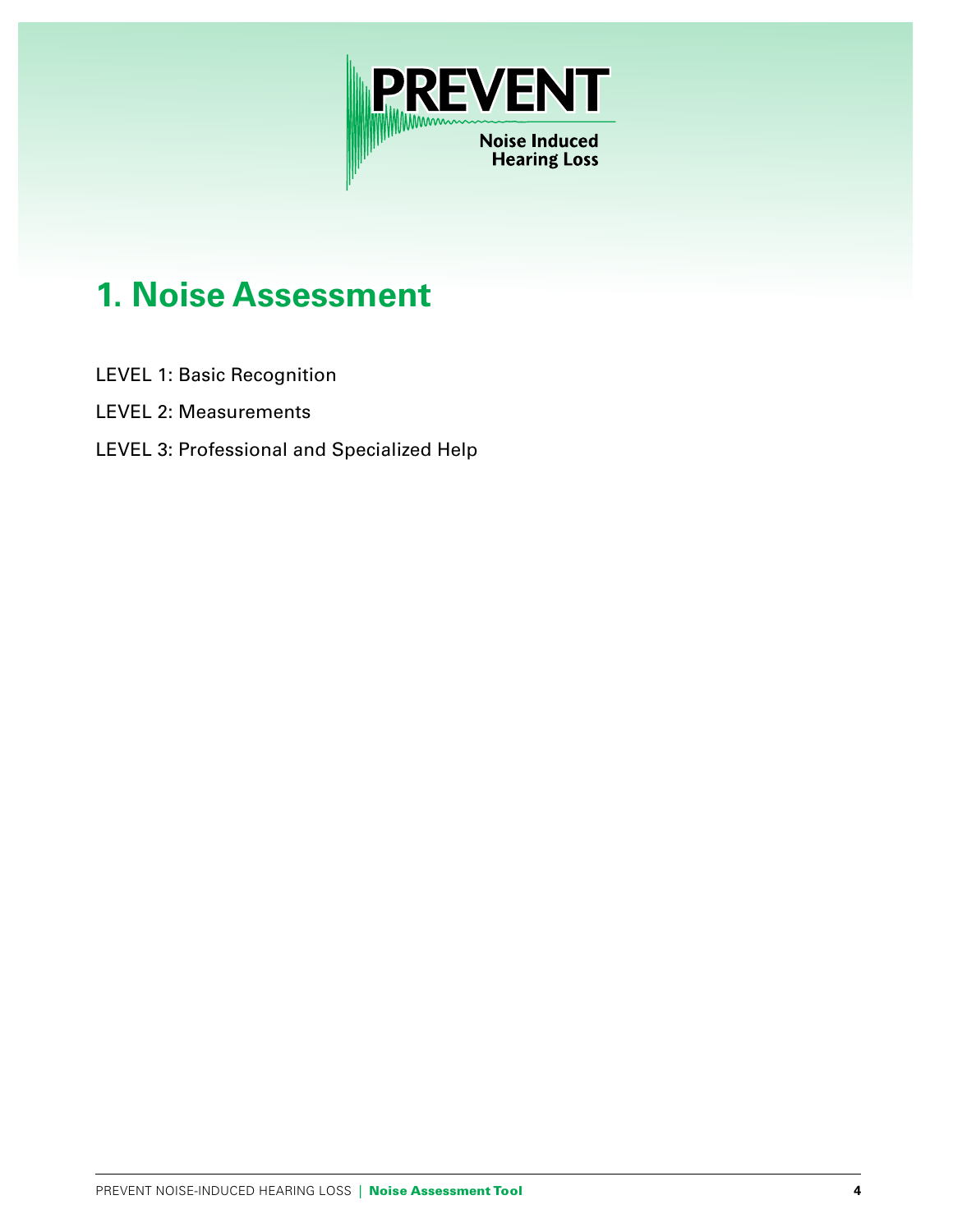# NOISE ASSESSMENT

# LEVEL 1: Basic Recognition

Steps to assess the presence of a noise hazard can be followed by members from the workplace who are familiar with the working conditions including workers, health and safety committee members/representatives, supervisors or the employer. They do not necessarily need to have technical training in noise control because at this level only general information on noise sources and conditions of exposure is all that is required.

## **Do you have a Noise Problem?**

Let's find out using very simple techniques. You will need *Appendix 1 - Resource Worksheets: A,B,C,and D*

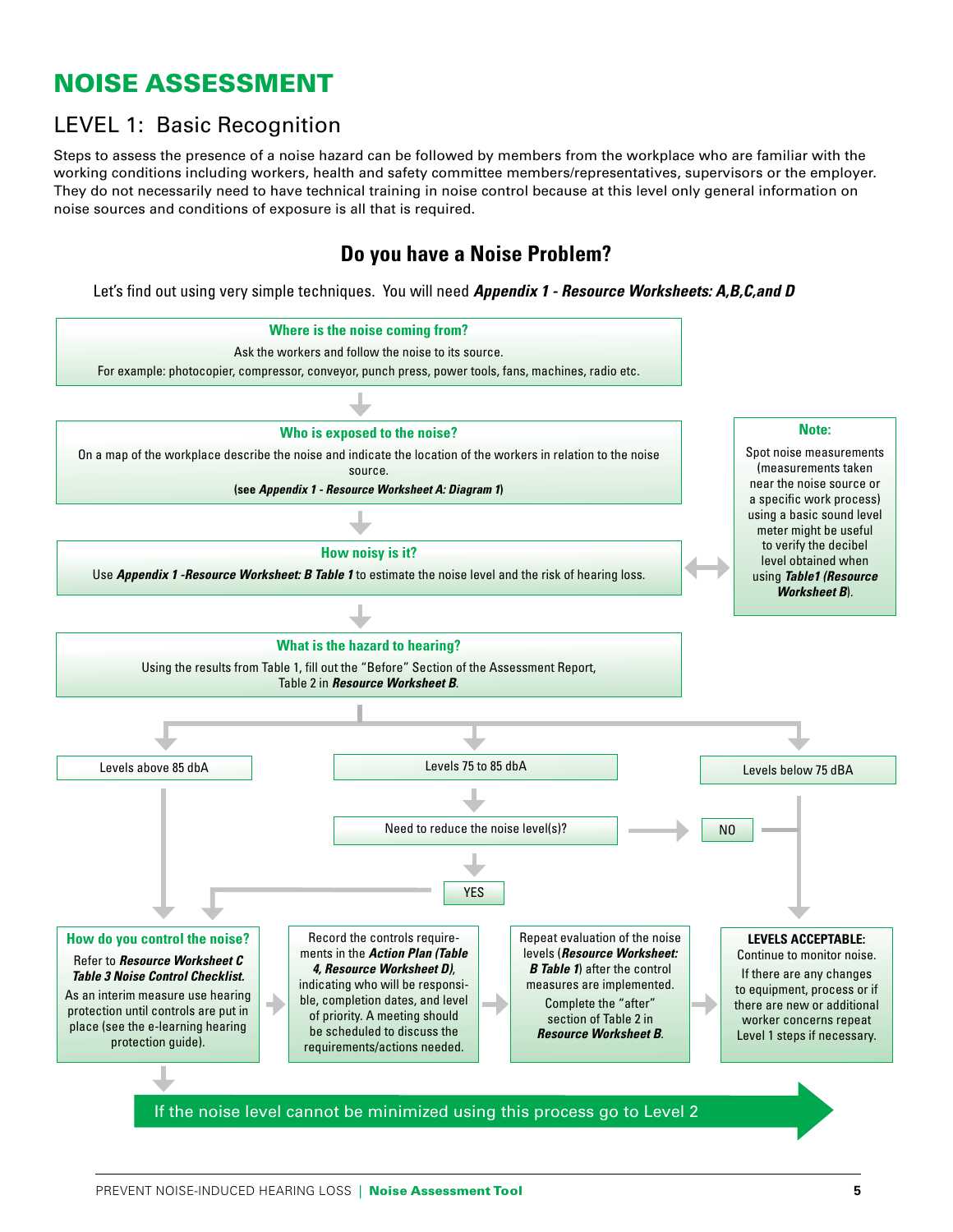#### **NOISE ASSESSMENT**

## LEVEL 2: Measurements

If you need accurate measurements to determine worker exposure then you require a Type-2 Sound-Level instrument such as a Noise Dosimeter (see Appendix 3 for description of Sound Level Meters (SLM)). A Type-2 noise instrument requires significantly more investment (they cost around \$1,000 to \$3,000) and adequate training to be able to use all the features of the equipment and to correctly interpret the data. People from the workplace who are familiar with the working conditions including workers, health and safety committee members/representative and supervisor or employer should be involved with the assessment at this level.

## **How loud is it?**

Conduct accurate measurements. You will need Appendix 1, Resource Worksheets A,B,C,D, & Appendix 2 and 4.

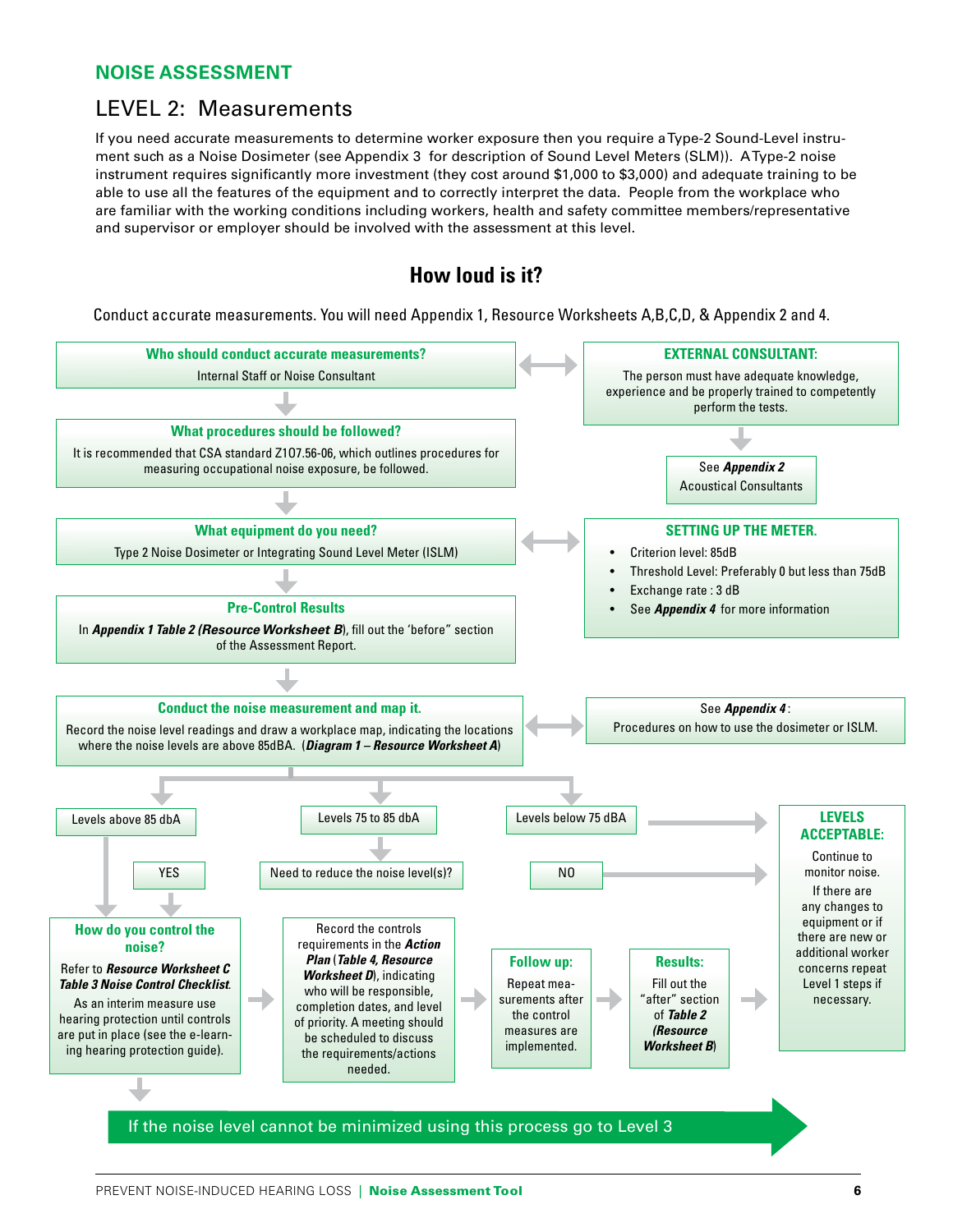#### **NOISE ASSESSMENT**

## LEVEL 3: Professional and Specialized Help

Level 3 Assessments deal with circumstances that require complex measurements or situations where it is determined that an external noise consultant is required to resolve complex noise control problems. It may be necessary to collect additional noise measurements that require sophisticated Type I Sound Level Instruments for which noise consultants are trained. A workplace team consisting of those familiar with the workplace and the working conditions should be formed. The team should include workers, health and safety committee members/representative, supervisors and the employer as appropriate. The team will be responsible for selecting the noise consultant and work with them throughout the noise assessment implementation process.

Noise consultants can provide expertise in many different specialty areas. Their task will vary greatly depending on what is required.

## **Still Need Help?**

Use a Noise Consultant. You will need Appendix 1 and 2.

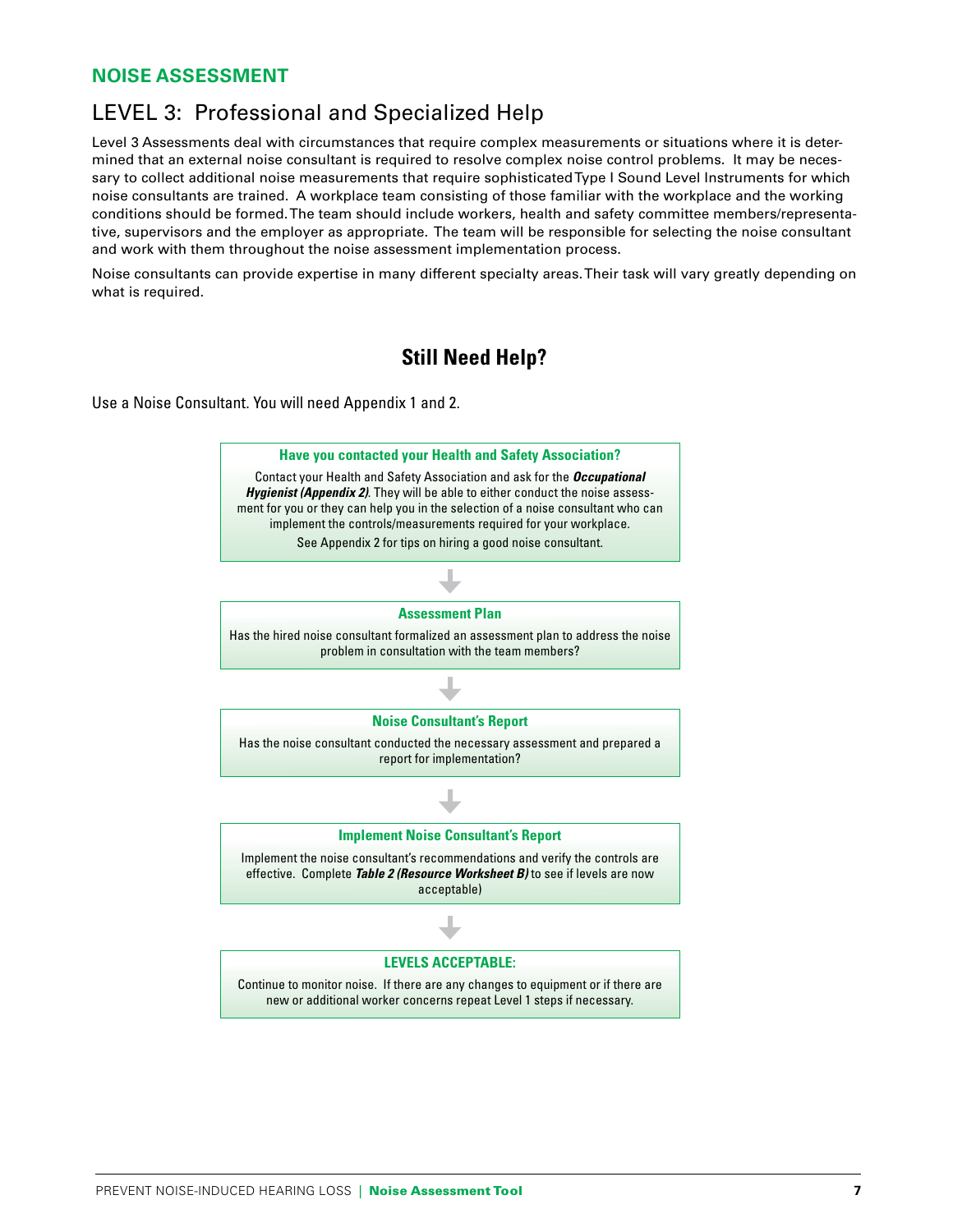

# **2. Appendices**

- APPENDIX 1 Resource Worksheets: A,B,C,D
- APPENDIX 2- Noise Consultants
- APPENDIX 3- Descriptions of Sound Level Meters
- APPENDIX 4- Procedures for Using a Noise Meter
- APPENDIX 5- Explanation of Terms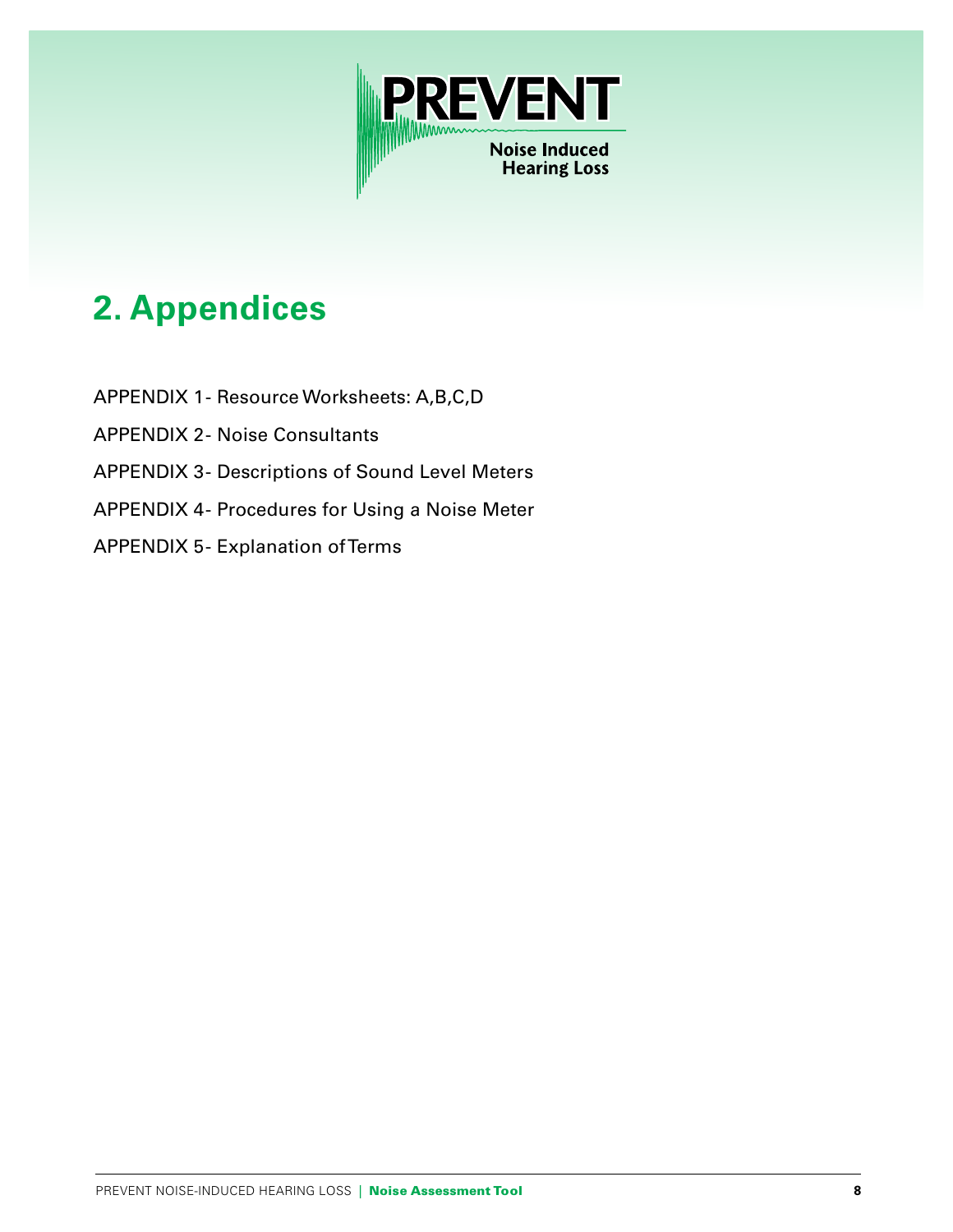## Resource Worksheet A

Using the diagram below to draw a layout of the work area and the location of noise source(s). Insert worker locations and describe the pattern of noise through the day, whether it is continuous, intermittent, or consisting of sudden "impulse" noises.

### **Diagram 1: Workplace Layout and Noise Source**



| <b>EXAMPLE</b> |                       | 90        | ٷ                         |           |  |
|----------------|-----------------------|-----------|---------------------------|-----------|--|
|                | Measure<br>$dB(A)$ at |           |                           |           |  |
|                | worker                | Э.<br>90- | Press B<br>$O_{\rm 95}$   |           |  |
|                |                       | 86O       | Press A                   | $^{(85)}$ |  |
|                |                       | জচ        | $\frac{95}{5}$<br>∩<br>90 |           |  |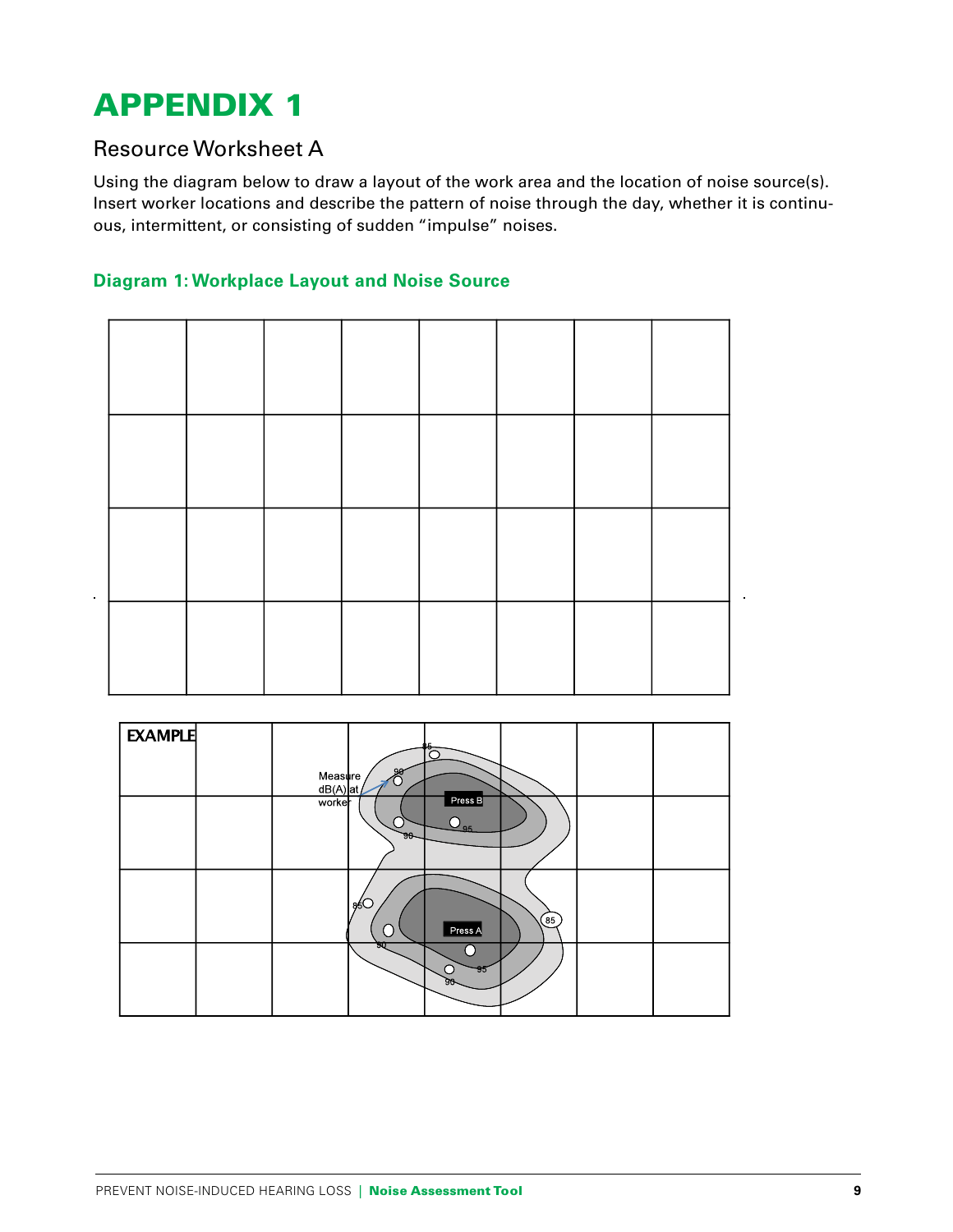## Resource Worksheet B

#### **Amount of noise and risk of hearing loss**

Using the table below and the opinions of the workers estimate the voice level used one meter away, to estimate the noise level and the risk of developing hearing loss after prolonged periods of exposure to such levels.

#### **Table 1: Amount of Noise and Risk of Hearing Loss**

| <b>Voice Level: at</b><br>one meter away | <b>Normal</b> | <b>Raised voice</b>                                     | <b>Loud</b>                                                       | <b>Very Loud</b>                    | <b>Shouting</b>                          | <b>Maximum</b><br><b>Shouting</b>   |
|------------------------------------------|---------------|---------------------------------------------------------|-------------------------------------------------------------------|-------------------------------------|------------------------------------------|-------------------------------------|
| Noise Level (in dBA)                     | 50 to 60      | 70 to 75                                                | 80                                                                | 85                                  | 90                                       | 100                                 |
| Risk Level                               | None          | Distracting,<br>Annoying, No<br>risk of Hearing<br>Loss | Annoying,<br>Unpleasant,<br>Slight Risk of<br><b>Hearing Loss</b> | Some Risk of<br><b>Hearing Loss</b> | <b>Medium Risk</b><br>of Hearing<br>Loss | High Risk Of<br><b>Hearing Loss</b> |

#### **NOTE:**

Spot noise measurements (measurements taken near the identified noise source or a specific work process) might be useful to verify the decibel level obtain by using Table 1. Taking spot noise measurements does not require sophisticated equipment or highly trained personnel and can be conducted using a simple Type 3 sound level meter (see Appendix 3 for description of a Sound Level Meter). A Type 3 sound level meter can be purchased for approximately \$100 from electronics suppliers.

Additional equipment may be available from your safety association.

#### **Table 2: Assessment Report**

| <b>Before</b>                                   |                              |                                                                | <b>Control</b>                                                    |                                                                  | <b>After</b>                    |                                          |                                           |
|-------------------------------------------------|------------------------------|----------------------------------------------------------------|-------------------------------------------------------------------|------------------------------------------------------------------|---------------------------------|------------------------------------------|-------------------------------------------|
| <b>Noise</b><br>sources or<br><b>activities</b> | <b>Voice</b><br><b>level</b> | Noise level                                                    | <b>Risk</b>                                                       | Look over<br>the Control<br>Checklist<br><i><b>(Resource</b></i> | <b>Voice level</b>              | Noise level                              | <b>Need for</b><br>a detailed<br>analysis |
| Noise Level<br>(in dBA)                         | 50 to 60                     | 70 to 75                                                       | 80                                                                | <b>Worksheet</b><br>$\mathcal{C}$ to see how                     | 85                              | 90                                       | 100                                       |
| Risk Level                                      | None                         | Distracting,<br>Annoving,<br>No risk of<br><b>Hearing Loss</b> | Annoying,<br>Unpleasant,<br>Slight Risk of<br><b>Hearing Loss</b> | to reduce the<br>noise levels                                    | Some Risk<br>of Hearing<br>Loss | <b>Medium Risk</b><br>of Hearing<br>Loss | High Risk Of<br><b>Hearing Loss</b>       |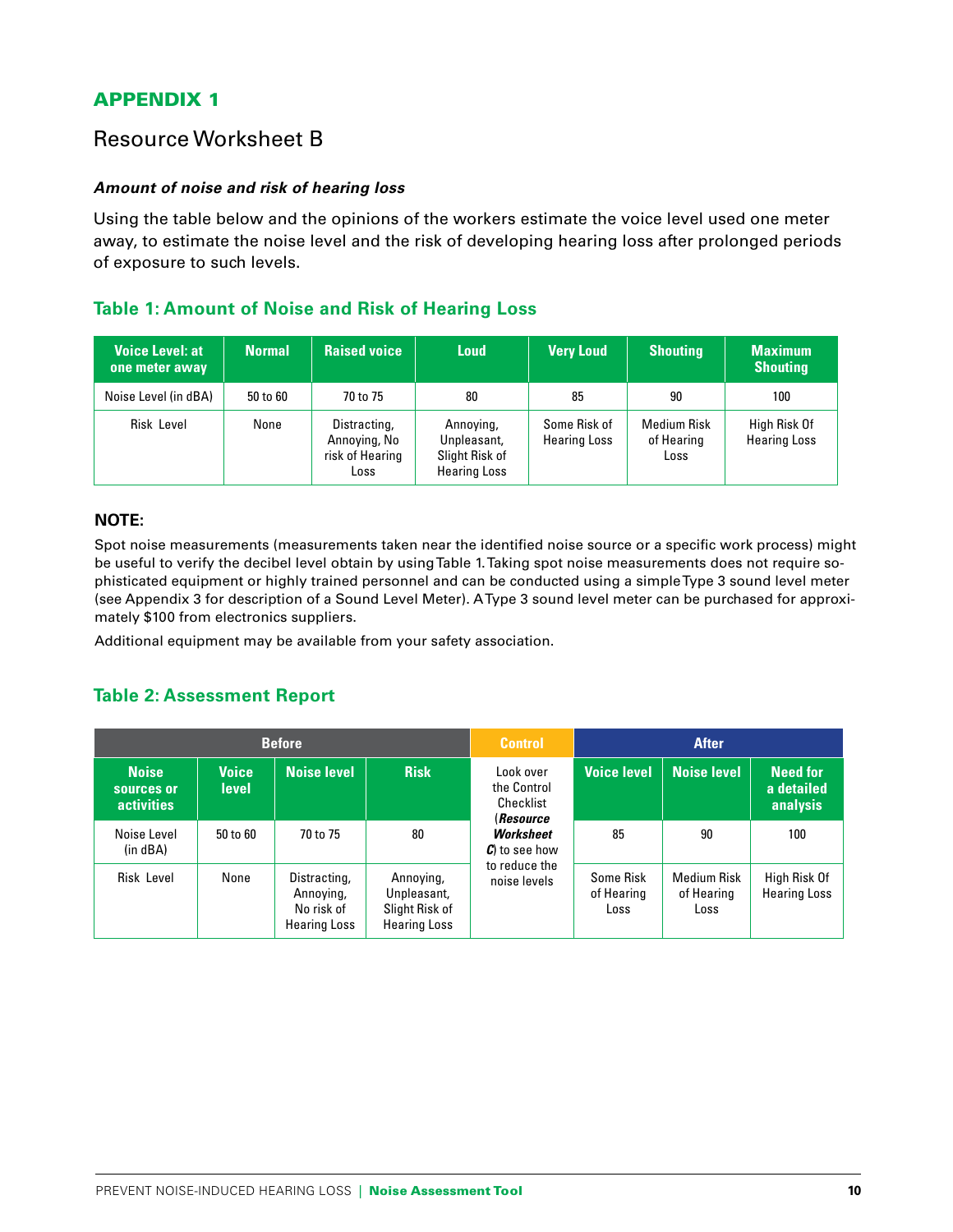## Resource Worksheet C

## **TABLE 3: NOISE ASSESSMENT & CONTROL CHECKLIST (Pgs. 9-10)**

For more information on each of these controls refer to the document "Noise Control" Noise Control Checklist: place an x for not applicable, v' for applicable and ? for not sure

| <b>SOURCE</b>                                                                              | <b>EXAMPLES OF CONTROLS</b>                                                                                                                                         | <b>COMMENTS</b> |
|--------------------------------------------------------------------------------------------|---------------------------------------------------------------------------------------------------------------------------------------------------------------------|-----------------|
| <b>Reduce Vibrations causing</b><br>mechanical noise                                       | <b>Balance rotating parts</b>                                                                                                                                       |                 |
|                                                                                            | ■ Sharpen blades                                                                                                                                                    |                 |
|                                                                                            | Use helicoidal gears instead of toothed gears in<br>order to reduce the impacts associated with the<br>interlocking gears and the associated noise and<br>vibration |                 |
|                                                                                            | Install isolation dampers (springs, cork, etc)                                                                                                                      |                 |
|                                                                                            | Tighten parts or panels                                                                                                                                             |                 |
|                                                                                            | Use flexible connections for electrical, com-<br>pressed air or hydraulic piping                                                                                    |                 |
|                                                                                            | Use plastic (non-metal) materials (where safe to<br>do so)                                                                                                          |                 |
|                                                                                            | ■ Change the speed of rotating parts to minimize<br>pure tones                                                                                                      |                 |
|                                                                                            | Cover parts with a rubber material (where safe to<br>do so)                                                                                                         |                 |
| <b>Ground transmission of</b><br>vibration                                                 | Install isolation dampers (springs, cork, etc.)                                                                                                                     |                 |
| <b>Elimination or reduction of</b><br>the shocks and impacts of<br>parts on a hard surface | Reduce the falling distances of metal objects on<br>metal                                                                                                           |                 |
|                                                                                            | Tilt the plate on which the parts are falling so that<br>parts fall on an angle rather than perpendicularly                                                         |                 |
|                                                                                            | Ease two objects into contact together before<br>pushing one with the other(change work habits)                                                                     |                 |
|                                                                                            | Cover it directly or in a sandwich with a rubbery<br>material                                                                                                       |                 |

Cont'd next page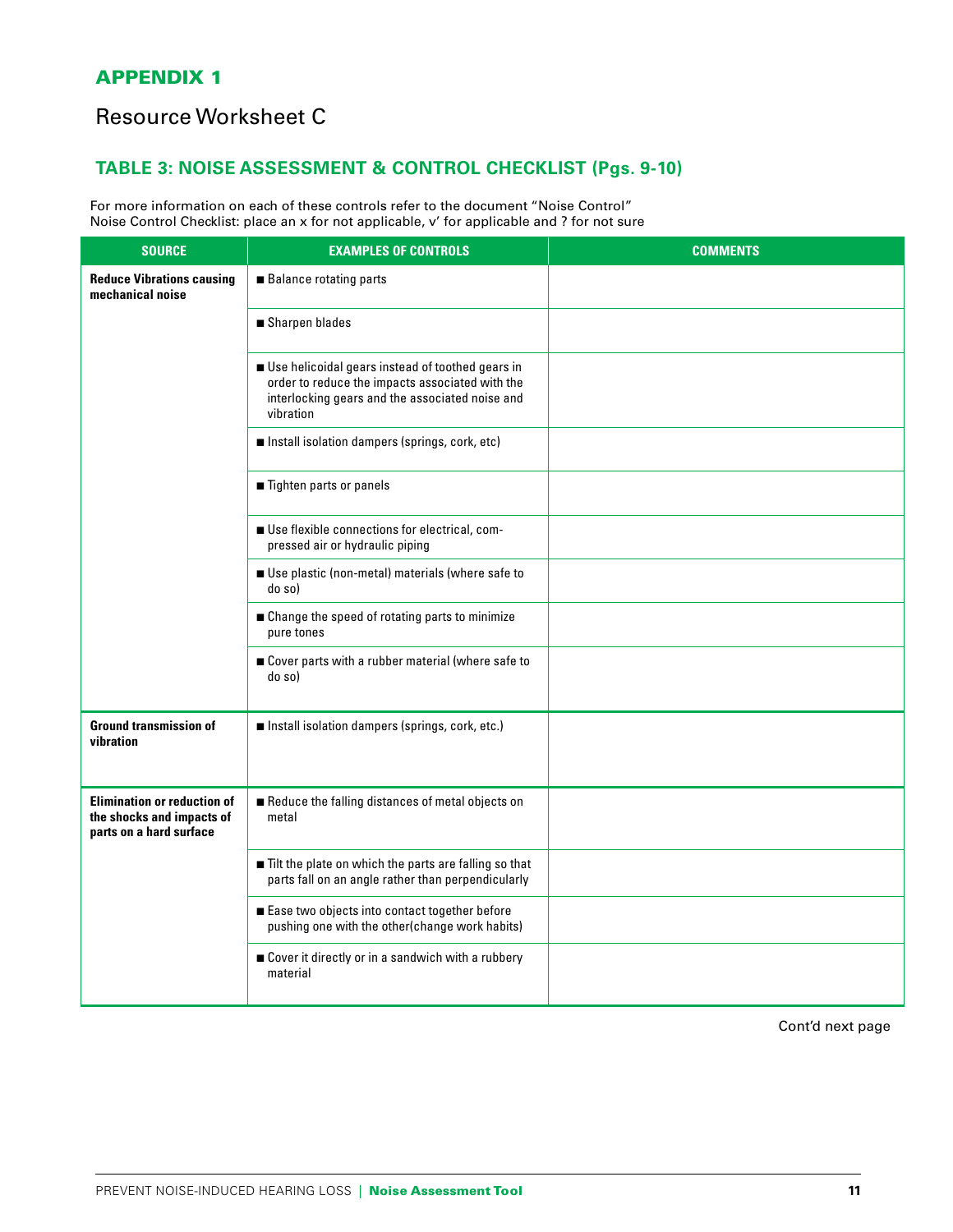#### Cont'd from previous page

For more information on each of these controls refer to the document "Noise Control" Noise Control Checklist: place an x for not applicable, v' for applicable and ? for not sure

| <b>SOURCE</b>                           | <b>EXAMPLES OF CONTROLS</b>                                                                                                                        | <b>COMMENTS</b> |
|-----------------------------------------|----------------------------------------------------------------------------------------------------------------------------------------------------|-----------------|
| <b>Metal surfaces and</b><br>containers | Cover them with noise dampening material (old<br>rubber belting)                                                                                   |                 |
|                                         | Dampen the blade on power saws                                                                                                                     |                 |
|                                         | ■ Construct bins, conveyors and chutes with "noise-<br>less" steel (resilient material such as a rubber<br>sandwiched between two sheets of steel) |                 |
|                                         | Construct with wood, plastic or other similar<br>metals                                                                                            |                 |
| <b>Mechanical noise</b>                 | Use helicoidal gears instead of toothed gears                                                                                                      |                 |
|                                         | Use plastic materials                                                                                                                              |                 |
|                                         | <b>Balance rotating pads</b>                                                                                                                       |                 |
| Aerodynamic noise                       | Avoid discontinuities (elbows) or sharp edges in<br>the air stream                                                                                 |                 |
|                                         | Use silencers in ducts                                                                                                                             |                 |
| <b>Compressed Air</b>                   | Find another way to do the work without using<br>compressed air                                                                                    |                 |
|                                         | Reduce air pressures and velocity                                                                                                                  |                 |
|                                         | Use air guns specially designed to be quieter                                                                                                      |                 |
|                                         | Design process (and/or change working habits) to<br>avoid the impact of the compressed air stream on<br>a sharp edge or perpendicular to a surface |                 |
|                                         | Use exhaust mufflers for decompression air jet                                                                                                     |                 |
|                                         | Avoid directing air jet on a sharp edge or perpen-<br>dicular to a surface                                                                         |                 |
| <b>Exhausting compressed air</b>        | Use a larger exhaust opening to reduce air speed                                                                                                   |                 |
|                                         | Place a silencer on the exhaust                                                                                                                    |                 |
|                                         | Do not direct the exhaust towards a wall or at an<br>object                                                                                        |                 |

Cont'd next page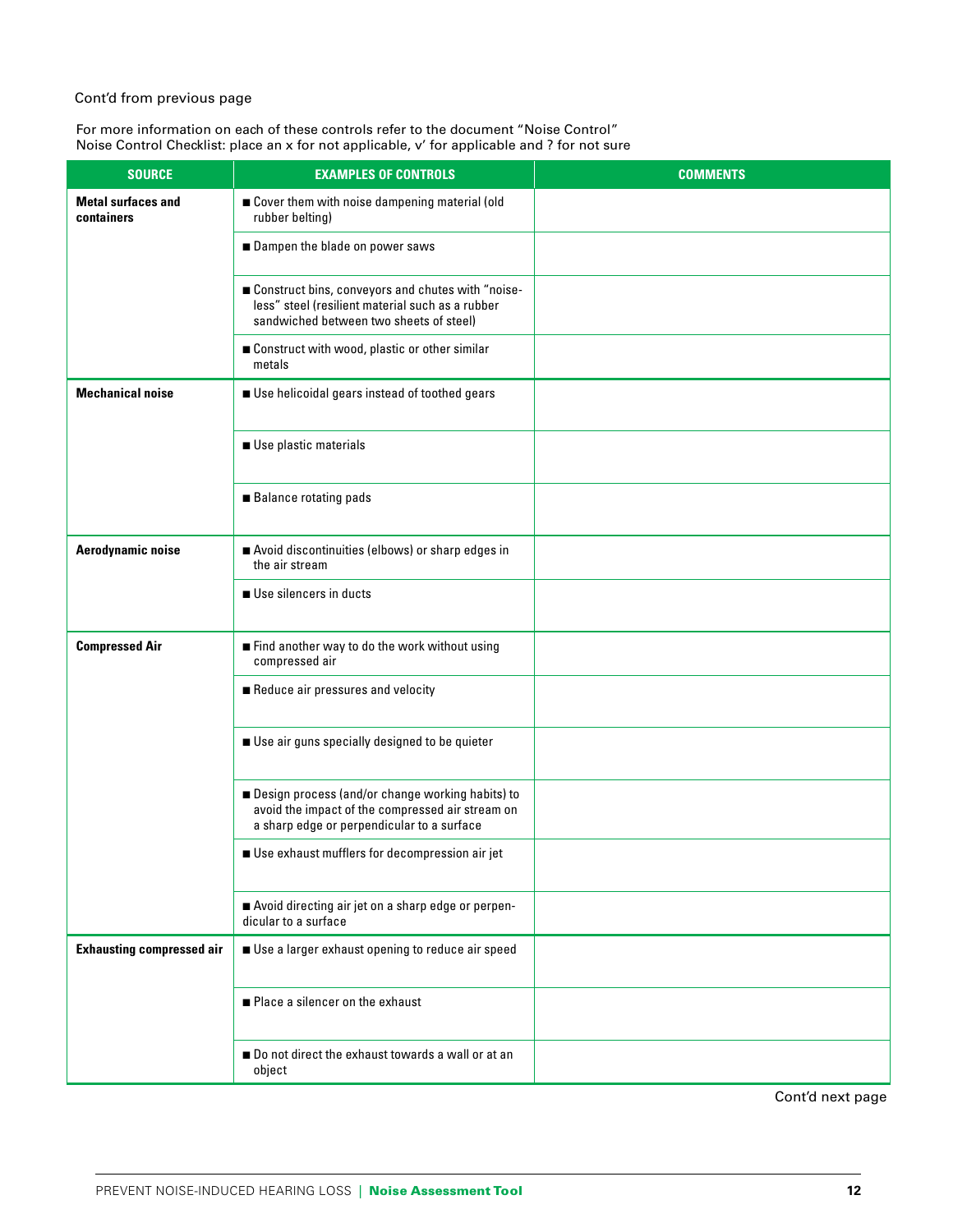#### Cont'd from previous page

For more information on each of these controls refer to the document "Noise Control" Noise Control Checklist: place an x for not applicable, v' for applicable and ? for not sure

| <b>SOURCE</b>                                            | <b>EXAMPLES OF CONTROLS</b>                                                                                                                                                 | <b>COMMENTS</b> |
|----------------------------------------------------------|-----------------------------------------------------------------------------------------------------------------------------------------------------------------------------|-----------------|
| <b>Ventilation noise</b>                                 | <b>Balance the rotating parts in fan</b>                                                                                                                                    |                 |
|                                                          | solate air handling unit from building structure<br>and ducting system                                                                                                      |                 |
|                                                          | Place materials noise absorbing materials inside<br>the ducts and inside air handling unit                                                                                  |                 |
|                                                          | Eliminate any unnecessary bends or sharp angles<br>in ducting                                                                                                               |                 |
| <b>Pure tone</b>                                         | Regulate the speed of rotating parts to minimize<br>pure tones                                                                                                              |                 |
|                                                          | <b>Balance rotating parts</b>                                                                                                                                               |                 |
|                                                          | Dampen the blade on power saw                                                                                                                                               |                 |
|                                                          | Use rubbery materials on resonating parts                                                                                                                                   |                 |
| <b>Relocation of the source</b>                          | Move the source away from the workers                                                                                                                                       |                 |
|                                                          | Install a noise barrier between sources and<br>workers                                                                                                                      |                 |
| <b>Acoustic treatment of the</b><br>room                 | Add some absorbing materials if the room is highly<br>reverberant                                                                                                           |                 |
|                                                          | ■ Check noise transmission from adjacent rooms or<br>the outside                                                                                                            |                 |
| <b>Enclose noise source</b><br>Acoustic enclosure on the | An enclosure can be effective to reduce the noise<br>only if:                                                                                                               |                 |
| machine                                                  | It is constructed of a sufficiently dense material                                                                                                                          |                 |
|                                                          | It is covered on the inside with a noise absorbing<br>material                                                                                                              |                 |
|                                                          | The openings are reduced to the minimum                                                                                                                                     |                 |
|                                                          | It is not directly connected to the machine (or,<br>if connected it is made from or covered with<br>a resilient material such as plastic, rubber,<br>nose-less steel, etc.) |                 |
|                                                          | Use hermetic enclosure covered wt h rubbery<br>materials                                                                                                                    |                 |
|                                                          | Install sound absorbing materials inside the cover                                                                                                                          |                 |
| <b>Preventative Maintenance</b>                          | Ensure moving mechanical parts are serviced<br>regularly                                                                                                                    |                 |
|                                                          | Ensure periodic overhauls are conducted on a<br>timely schedule (semi- monthly, annual):                                                                                    |                 |
|                                                          | - by a qualified person and,                                                                                                                                                |                 |
|                                                          | - deteriorated parts are replaced before they<br>break                                                                                                                      |                 |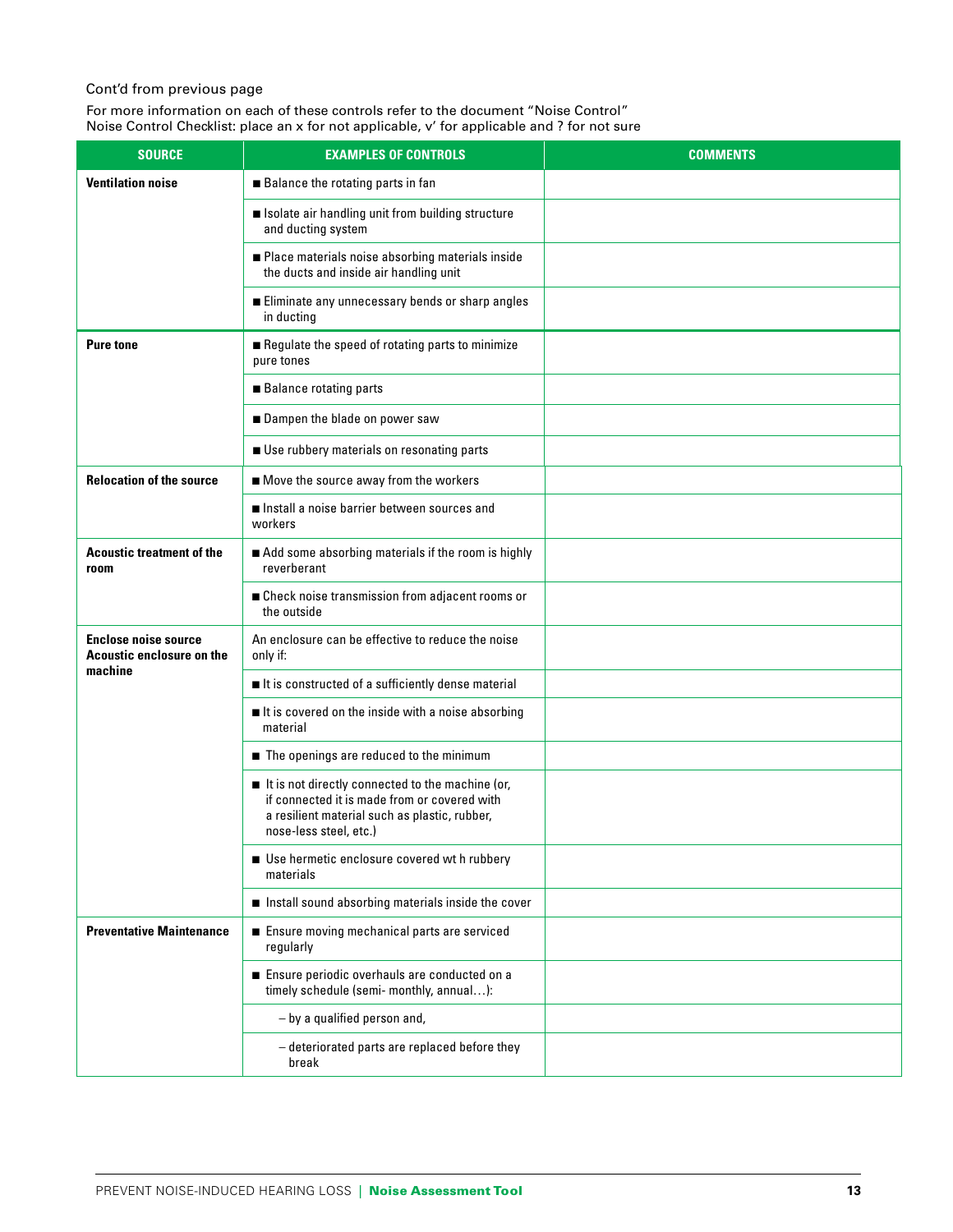# Resource Worksheet D

Table 4: Action Plan

| <b>Noise</b><br>Source(s)      | <b>Actions</b>                |                  |                                      |                                            |  |
|--------------------------------|-------------------------------|------------------|--------------------------------------|--------------------------------------------|--|
| or Process<br><b>Locations</b> | <b>What is to be</b><br>done? | Who is to do it? | <b>When should it</b><br>be done by? | <b>Rank the Priority<br/>(see Table 1)</b> |  |
|                                |                               |                  |                                      |                                            |  |
|                                |                               |                  |                                      |                                            |  |
|                                |                               |                  |                                      |                                            |  |
|                                |                               |                  |                                      |                                            |  |
|                                |                               |                  |                                      |                                            |  |
|                                |                               |                  |                                      |                                            |  |
|                                |                               |                  |                                      |                                            |  |
|                                |                               |                  |                                      |                                            |  |
|                                |                               |                  |                                      |                                            |  |
|                                |                               |                  |                                      |                                            |  |
|                                |                               |                  |                                      |                                            |  |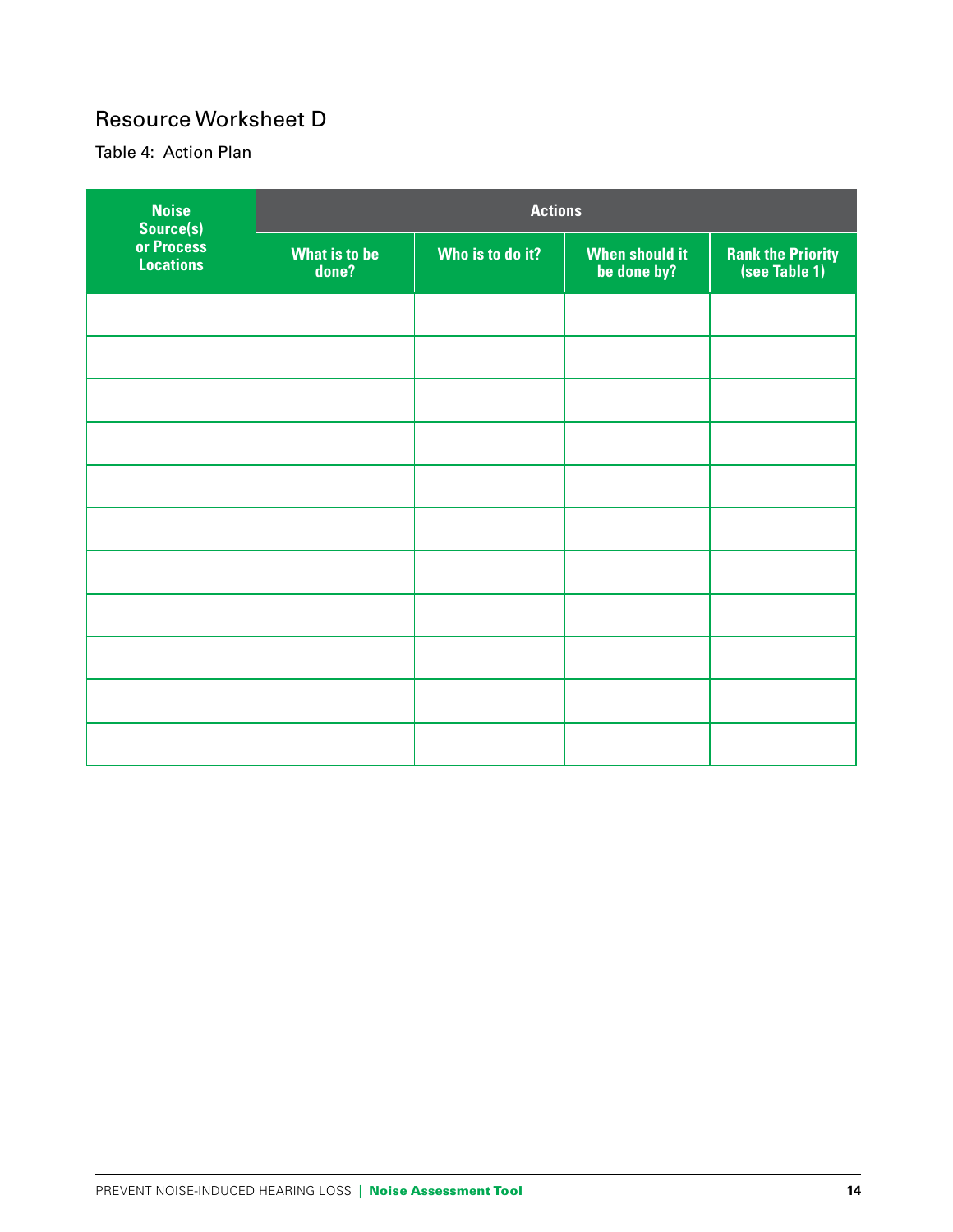## Noise Consultants

Acoustical consultants can provide expertise in many different specialty areas. The acoustical consultant's task will vary greatly depending on what is required. Below is a list of common acoustic specialties to assist in the hiring of the right acoustical consultant:

### **ARCHITECTURAL ACOUSTICS**

Architectural Acoustics consultant provides solutions that deal with sound propagation, speech intelligibility and provide recommendations on such things as room design and construction materials to be used to control noise.

#### **INDUSTRIAL NOISE CONTROL**

Consultants specializing in industrial noise control deal with noise and vibration generated by equipment and machines, and implement controls in order to protect workers. The consultant can determine workers' noise exposure and the impact it could have on hearing.

Consultants offer advice on the selection and installation of new equipment or can offer recommendations as to how to control workers' noise exposure. Common industrial noise control options include engineering controls such as enclosures and isolation methods.

### **MECHANICAL NOISE AND VIBRATION CONTROL**

Typically, mechanical acoustics address noise and vibration from building systems, especially low frequency background noise from Heating Ventilation and Air Conditioning (HVAC) units.

Consultants can inspect ducting, unit specifications and unit locations to determine any potential noise concerns. Consultants can also measure noise being emitted from existing systems and make recommendations as to how to control noise and vibration concerns.

#### **OCCUPATIONAL HYGIENIST**

A professional occupational hygienist is a person possessing either a baccalaureate degree in engineering, chemistry, or physics or a baccalaureate degree in a closely related biological or physical science from an accredited college or university, who also has a minimum of three years of industrial hygiene experience. A completed doctoral in a related physical, biological or medical science or in related engineering can be substituted for two years of the three-year requirement. A completed master's degree in a related physical or biological science or in related engineering can be substituted for one year of the three-year requirement. Under no circumstances can more than two years of graduate training be applied toward the three-year period.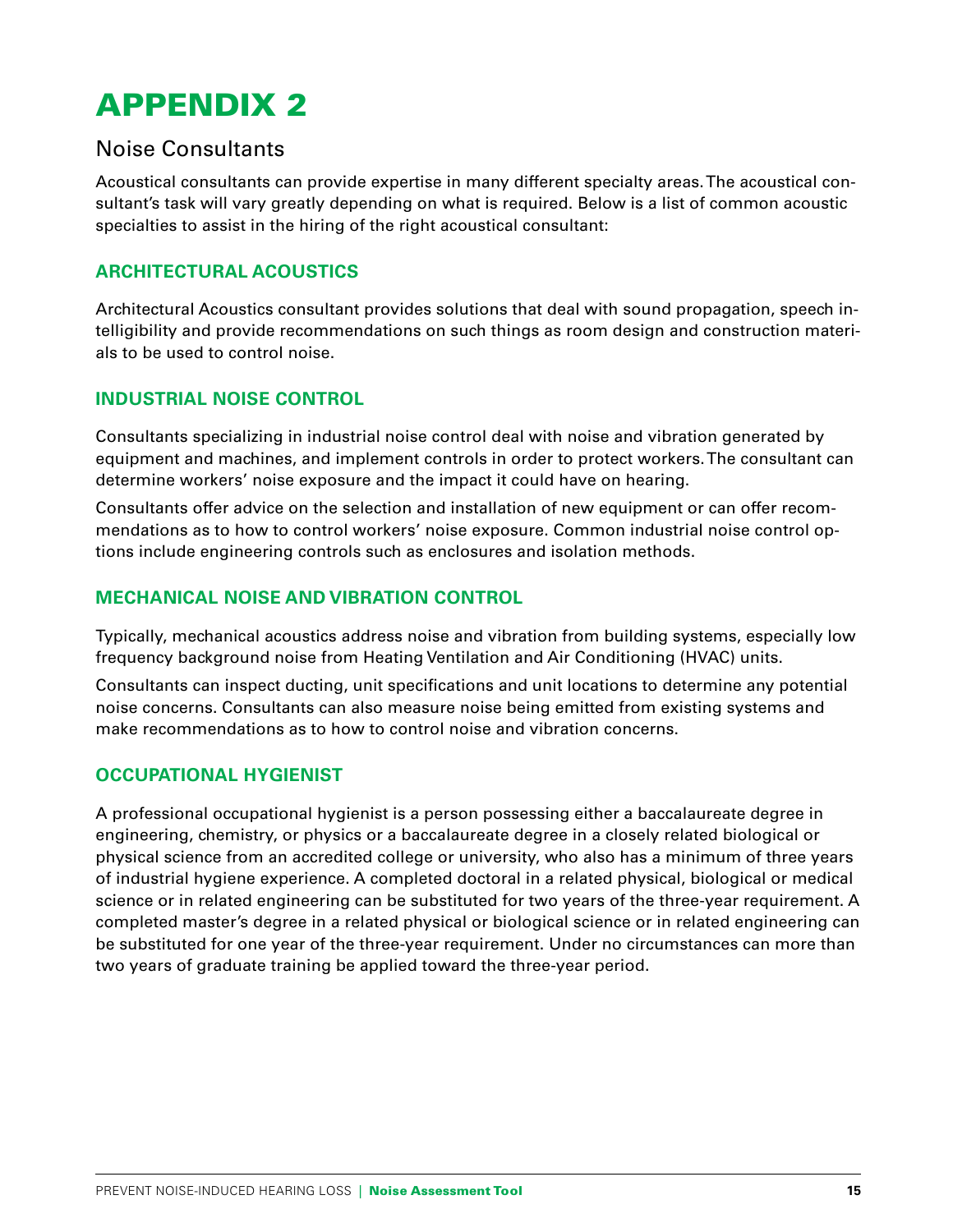### **Tips on hiring the right noise consultant**

The quality of service will defer amongst consultants, so take your time and research the market before hiring:

- Contact several consultants and describe the particular project that you will require services for. Make sure to research the consultants you are contacting and ensure you know what their specializations are. Confirm this information once contact is made.
- $\blacktriangleright$  If you require a noise consultant, contact several consultants and describe the particular project that you will require services for. Make sure to ask the consultant what their specialties are. See http://www.ohao.org/PDF/10\_consultants.pdf for the Directory of Consultants in Occupational and Environmental Health and Safety.
- Once you have found a number of potential consultants for your project, select a consultant that has knowledge, training and experience to fix the problem and reduce the noise level below 85dBA..
- Check references and the work of the prospective consultants.
- Determine a short list of possible consultants and select one.
- Once you have selected a consultant, obtain a proposal. Meet with the consultant to make sure the consultant has a clear understanding of your noise problem before preparing the proposal.
- ▶ Once the description of work and fees are agreed upon, the proposal is signed and work commences.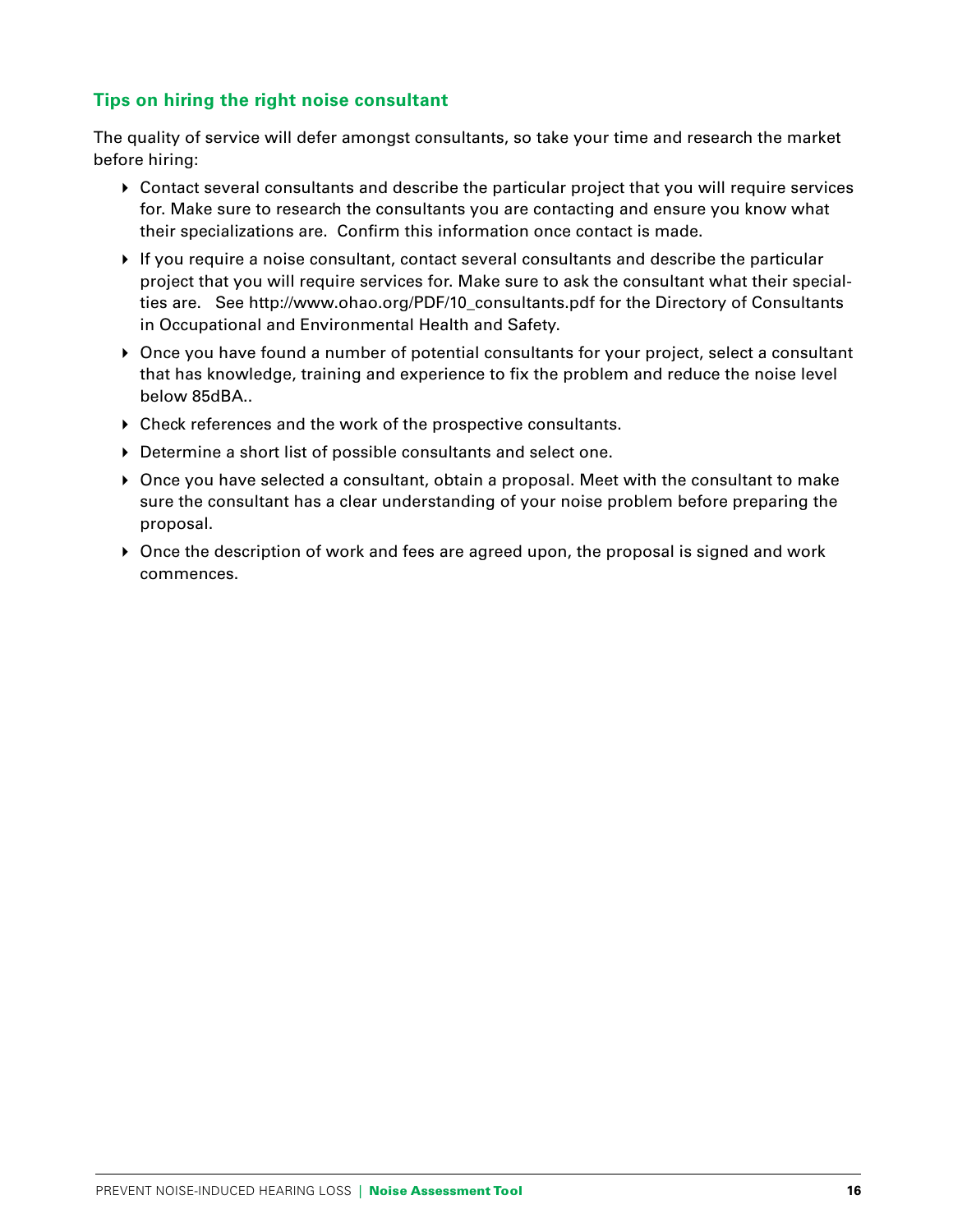# Descriptions of Sound Level Meters (SLMs)

Sound level meters come in three different types:

- **1**. TYPE I -Precision Sound Level Meters
- **2**. TYPE 2 -General Purpose Sound Level Meters
- **3**. TYPE 3 Basic Survey Sound Level Meters

SLMs consist of a microphone and a read-out display. The instrument should be set on the "A" weighting because this weighting responds to sound, just like the human ear.

Typically, noise is not constant and fluctuates therefore sound level meters can be set to either a "fast" response or "slow" response. The Industrial Establishments Regulation requires meters to be set on the "slow" response. Refer to Appendix 4.

#### **TYPE I - Precision SLMs**

Type I sound level meters are accurate and expensive and are primarily used in acoustical engineering.

### **TYPE 2 - General purpose sound level meters (SLMs)**

#### i. Noise Dosimeter

A noise dosimeter is a small, lightweight device that may be able to clip onto a person's belt. It has a small microphone that fastens to the person's collar near the ear. The dosimeter stores the constantly changing noise levels and calculates the average sound level  $(L_{\text{max}})$ . It is useful in industries where noise levels vary during the workday and/or when the wearer works at different locations with varying noise levels. A Type 2 noise dosimeter is ideal for personal noise sampling over an extended period of time. It gives an accurate picture of how much noise, from all sources, the wearer is actually exposed to over the course of the sampling period.

#### ii. Integrating Sound Level Meter (ISLM)

The ISLM is similar to the dosimeter (see above) however the ISLM is much larger and is a handheld instrument as opposed to being worn by the worker. A Type 2 ISLM is generally used for measuring short term tasks and does not provide personal exposures because it is hand-held and not worn. The ISLM determines equivalent sound levels (Leq) at a particular location. It yields a single average reading of a given noise, even if the actual sound level of the noise changes continually.

#### iii. Non-Integrating Sound Level Meter

Non-integrating sound level meters simply measure noise levels at a given moment and cannot integrate, or average sound levels overtime. These meters may be used to take instantaneous or spot measurements to determine if further noise exposure measurements are necessary.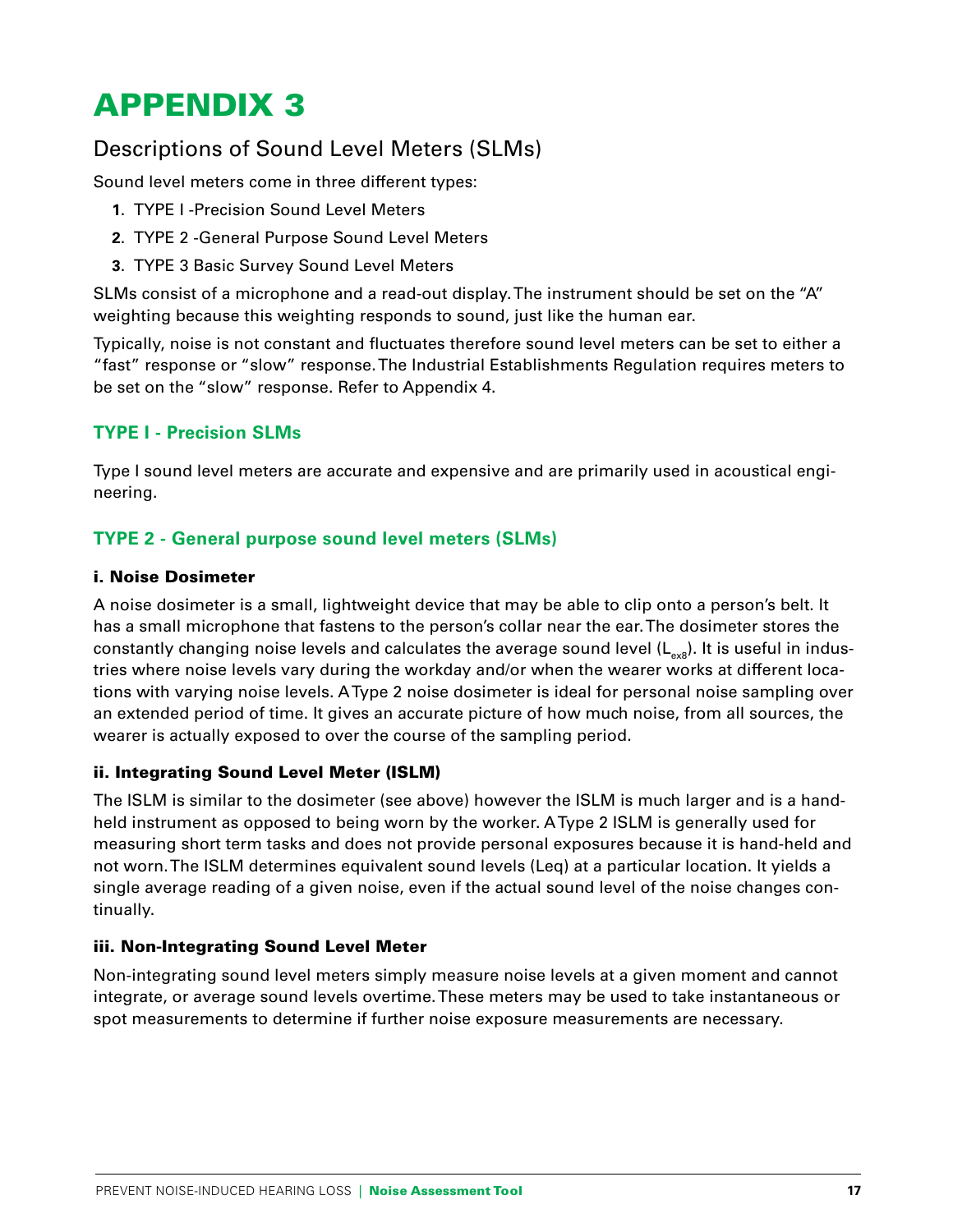#### **TYPE 3 - Basic Sound Level Meters (SLM)**

Type 3 sound level meters are not capable of averaging noise levels and therefore are usually used for instantaneous or spot measurements. A Type 3 SLM is ideal for when an estimate is required. Note that a Type 3 SLM does not have the precision characteristics for testing compliance with legal exposure limits.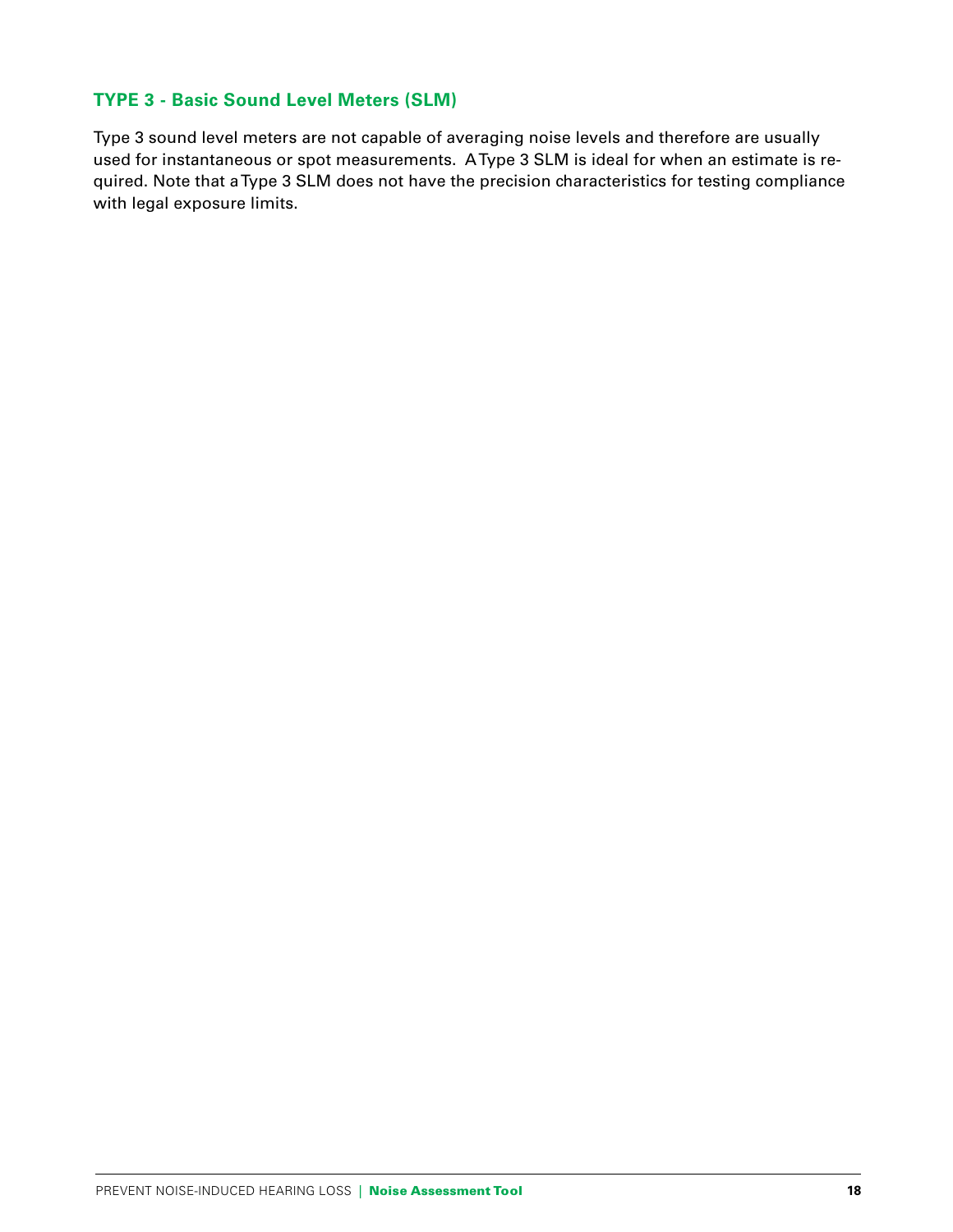## Procedures For Using a Noise Meter

The following are procedures for conducting accurate measurements using a noise dosimeter or an integrating sound level meter.

A competent person must have adequate knowledge, experience and be properly trained to competently perform the tests using various noise measurement equipment such as noise dosimeters or integrating sound level meters (ISLM) (see Appendix III for more information on noise dosimeters and ISLMs).

#### CAUTION:

UNLESS THE NOISE IS CONSTANT THROUGHOUT THE SHIFT, IT MAY NOT BE APPROPRIATE TO USE SPOT, INSTANTANEOUS OR SHORT-TERM MEASURMENTS. MEASURE PERIOD MUST BE LONG ENOUGH TO REPRESENT THE WORKER'S AVERAGE EXPOSURE OVER AN 8 HOUR PERIOD.

Example: worker operating an electric saw for a short period of time.

A spot (instantaneous) measurement could indicate a noise level of around 95 dBA. However, if a longer reading period is used such as over the full eight-hour shift, the operator may only be exposed to an average of around 80 dBA. The reason for this is that the saw may not be operated continuously during the eight-hour shift. There will be times when the worker is performing other tasks, taking a break, or eating lunch.

#### **A. Using a noise dosimeter**

The simplest and most efficient way of measuring worker exposure is through the use a noise dosimeter.

This is a small device worn by workers while they perform their normal daily work duties.

During the course of the day the noise dosimeter continuously measures the sound level and continuously calculates the  $L_{ex8}$ . Dosimeters are able to directly compare the  $L_{ex8}$  to the allowable exposure level and when displayed as a percentage (%) dose, any result below 100% is acceptable.

#### **Noise dosimeters must be set up in the following manner:**

Criterion Level 85 dBA Threshold Level = No higher than 75 dBA Exchange Rate = 3 dB Response Time = "Slow" See Appendix 5 for an explanation of the above terms.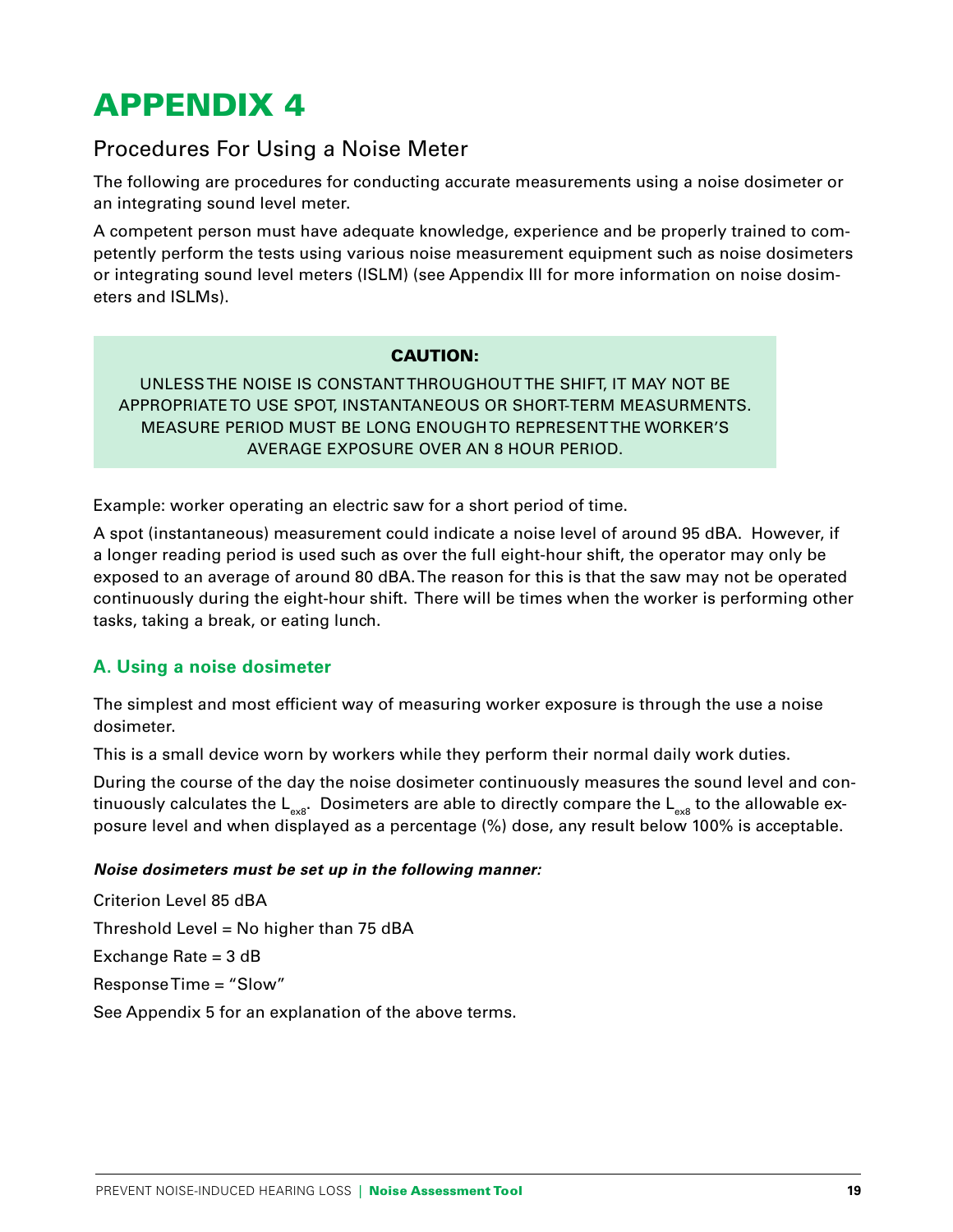#### **Procedure**

- **1**. Calibrate the noise dosimeter to make sure it is accurate.
- **2**. Attach the dosimeter around the waist of the worker and locate the microphone as close to an ear as possible and where it will not rub on the clothing.
- **3**. Start the dosimeter (only after attaching the microphone).
- **4**. Measure the worker's exposure for the full shift. When monitoring workers who have work shifts longer than 8 hours, the dosimeter will automatically calculate the Lex8,
- **5**. Record the activities of the worker throughout the day. This is important because with good notes the noise data can be reviewed and used to pinpoint the decibel level of a particular noise source or task (the software that comes with the dosimeter allows noise exposure data to be manipulated and viewed minute by minute).
- **6**. Note that anything out of the ordinary that could have an impact on the noise levels (e.g., a slowdown in production due to an equipment breakdown). Don't forget that the noise measured must be representative of the worker's usual exposure.
- **7**. Record the Lex8 and the percentage dose reading and download the data onto your computer using the software that comes with the dosimeter.
- **8**. Recalibrate the dosimeter to make sure it is still accurate.

### **B. Using an Integrating Sound Level Meter (ISLM)**

Even though this instrument works the same way as a dosimeter, it cannot be worn by workers. It requires the person doing the measurement to follow workers around while they perform their normal tasks.

#### **Procedure**

- **1**. Break down the tasks performed by the worker.
- **2**. The set up of the ISLM is the same as the noise dosimeter:
	- **Criterion Level = 85 dBA**

 **Threshold Level = No higher than 75 dBA**

 **Exchange Rate = 3 dB**

 **Response = "Slow"**

- **3**. Calibrate the ISLM
- **4**. Measures the noise exposures of the various tasks performed and record the average noise. It will be displayed as the Leq.

**Leq is simply the average sound level measured over the time sampled**

An example is shown in the following table: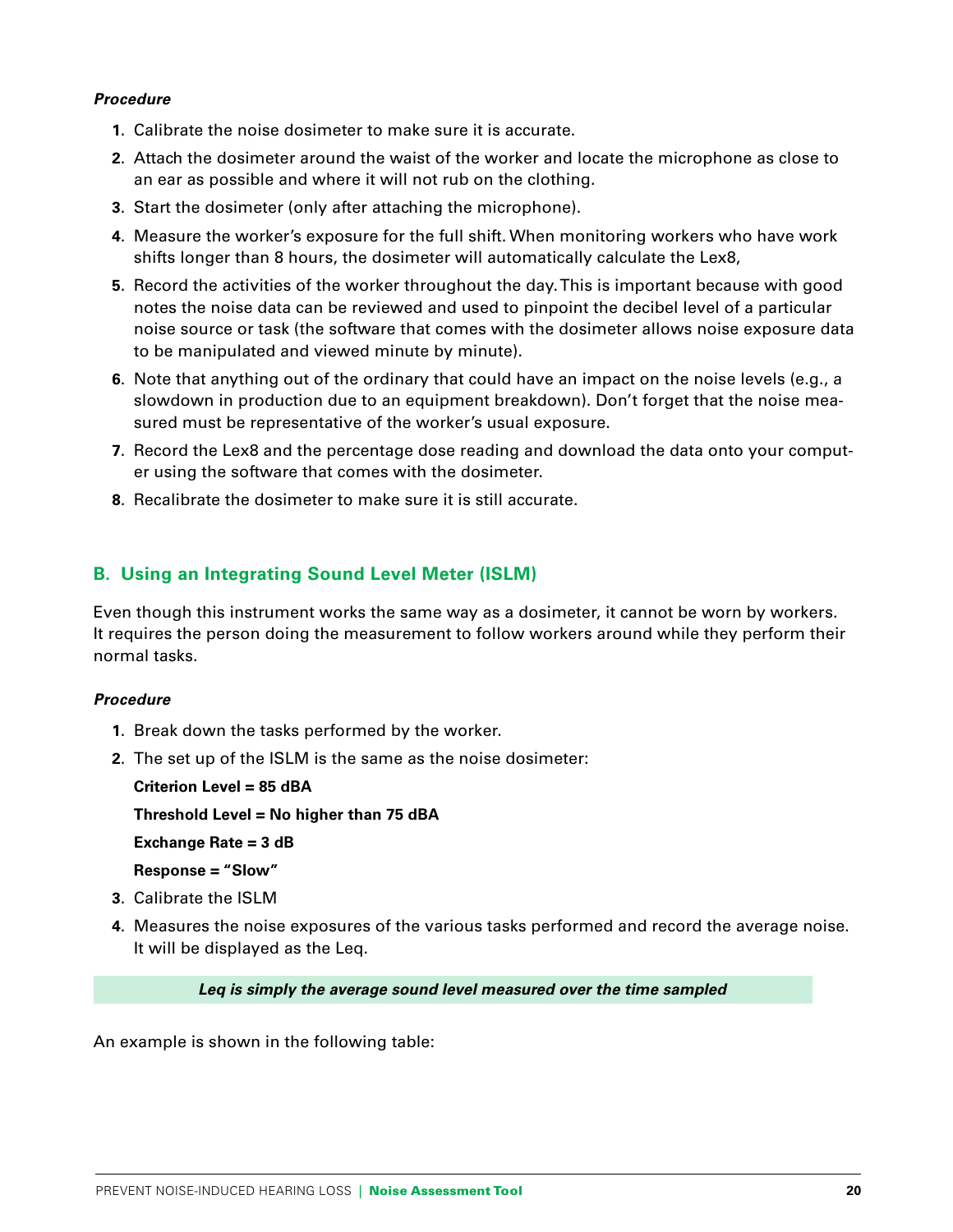| <b>Tasks</b>            | <b>Time Exposed(hours)</b> | <b>Noise Level</b><br><b>Leq</b> |
|-------------------------|----------------------------|----------------------------------|
| <b>Loading Conveyor</b> |                            | 87                               |
| Using a press           |                            | 89                               |
| Office work             |                            | 84                               |
| Lunch and breaks        |                            | 82                               |
| <b>Total Time</b>       |                            |                                  |

- **5**. Re-calibrate the ISLM to make sure it is still accurate.
- **6**. Calculate the Lex8.

This can be done using a web based noise calculator, such as the one produced by the Occupational Health Clinic for Ontario Workers (www.ohcow.on.ca/menuweb/noisecalculator. xls). To use the calculator, enter the amount of time spent performing each activity and the corresponding noise level. When this is done, the result is an Lex8 of 87 dBA. Because the Lex8 of 87 dBA (159.9% dose) is greater than the Lex8 of 85 dBA (100% dose), the exposure is not acceptable.

|                         | <b>Exposure Time</b> |       | <b>Noise Level</b>                                    | <b>Dose</b>       |
|-------------------------|----------------------|-------|-------------------------------------------------------|-------------------|
|                         | (hrs)                | (min) | (dBA)                                                 | (%)               |
| <b>Loading Conveyor</b> | $\overline{2}$       | 87    | 87                                                    | 39.6%             |
| Using a press           | 3                    | 89    | 89                                                    | 94.2%             |
| Office work             | 2                    | 84    | 84                                                    | 19.9%             |
| Lunch and breaks        |                      | 82    | 82                                                    | 6.3%              |
|                         | <b>Total Time</b>    |       | <b>Equivalent Noise</b><br><b>Exposure Level Lex8</b> | <b>Total Dose</b> |
|                         | 8.00                 |       | 87.0                                                  | 159.9             |

 OHCOW also has a calculator which shows that for an Lex8 of 87 dBA, a worker can only be exposed for 5.04 hours without the use of hearing protection during an 8 hour work shift assuming an exposure limit of 85 dBA for an 8 hour period.

#### **Note: The calculator automatically calculates an Lex8 for any shift length**.

**7**. Recalibrate the equipment to make sure it is still accurate.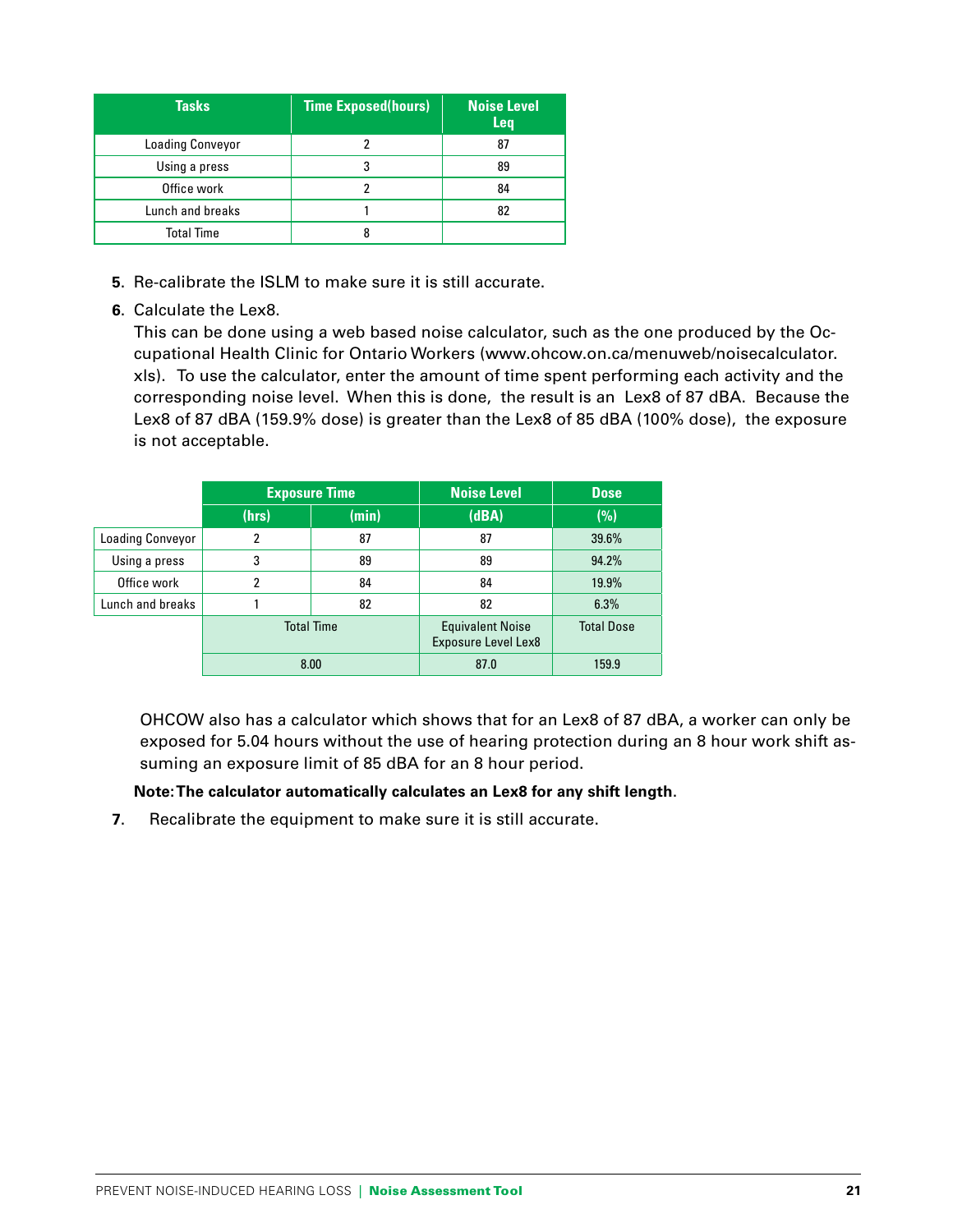## Explanation of Terms

### **Criterion level**

The criterion level is the maximum average noise level that is of 85 dBA permitted over an eighthour day. The level of concern (criterion level) starts at 85 dBA. The criteria can be found in the current Industrial Establishments Regulation (0. Reg. 851/190, Section 139) and the Oil and Offshore Gas Regulation (0. Reg. 855/90, Section 41).

### **Threshold**

The noise dosimeter ignores all noise below the threshold level when it calculates the average level. The threshold is set at less than 75 dBA because below this level the risk of suffering hearing damage is minimal.

#### **Exchange rate**

The exchange rate is the amount of noise increase which legally requires you to decrease a worker's exposure time by half. The exchange rate in Ontario is 3 dBA.

A 3 dB increase in sound level represents a doubling of the energy of the sound. This is reflected in the exchange rate and the exposure limits for noise. For example, for an exposure level of 85 dBA, the allowable exposure time without hearing protection is 8 hours. At 88 dBA, an increase of 3 dB (i.e. the energy is doubled), the allowable exposure time without hearing protection is halved to 4 hours. At 91 dBA, the limit is 2 hours, etc.

#### **Response**

Response refers to how quickly the dosimeter responds to fluctuating noise. It can be set to fast or slow. Noise exposure is measured using the slow response.